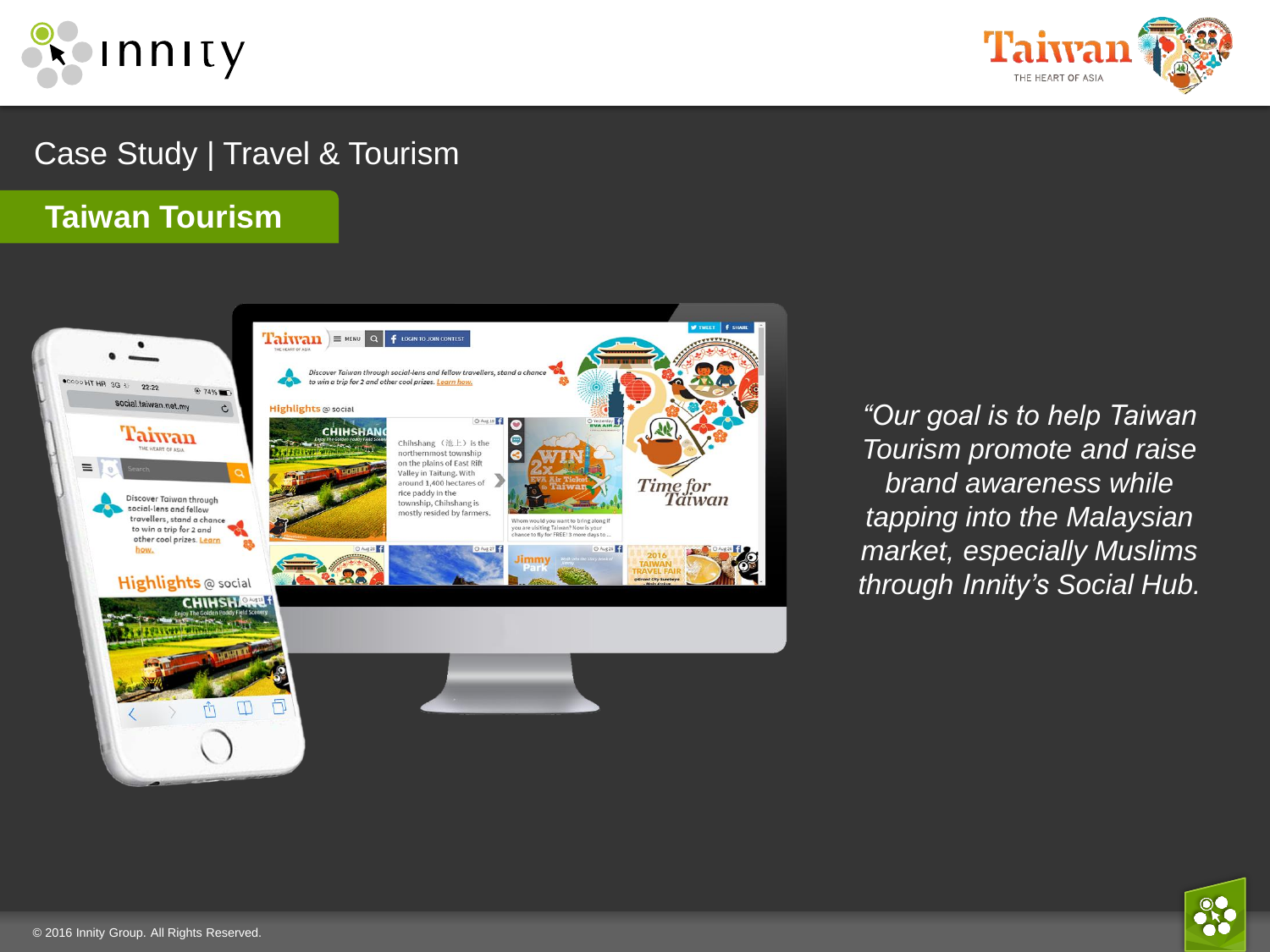## **The Strategy**

- **Taiwan Tourism utilized Innity's social hub with various features, such as social plugins and logins,** widgets, gamification experiences and many more in order to reach their goals for their campaign to promote brand awareness and to tap into the Malaysian market, especially Muslims.
- The campaign is promoted throughout the whole year with 3 phases.
- It helps to create more engagements with the users as well as educating them about travelling in Taiwan.



## **The Creative Execution**

- Taiwan Tourism's social hub is divided into different sections.
	- Social posts highlights
	- Poll games
	- **Instagram games**
	- Explore and travel Taiwan
	- Categories Epicurean, Experience, Entertaining, Exciting and Enjoy.
- The hashtag campaign #traveltaiwan gave users the convenience of participating through the social platforms that they are already used to.
- Innity also included gamification in the social hub by creating quizzes and allowing users to earn reward points and badges.

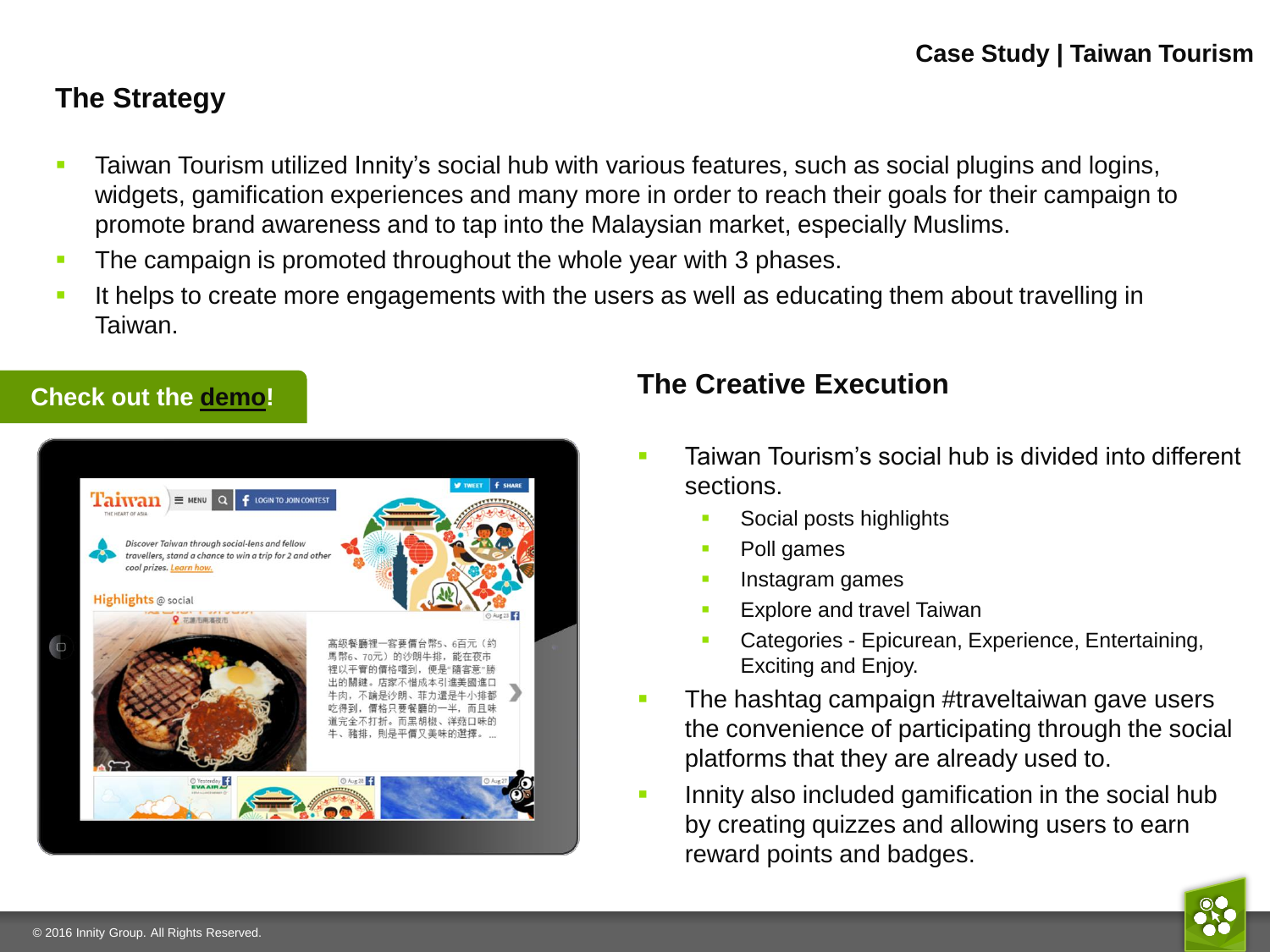### **Solution to drive traffic:**





*(Check out the [demo\)](http://staging.innity-asia.com/m4/2016/my/tw_tourism_sept/iab_eng/index_wsky.html)*

*(Check out the [demo](http://staging.innity-asia.com/m4/2016/wowfi/tw_v2/dlogin.html))*

**The ad is responsive, it changes from desktop version to a mobile version automatically**

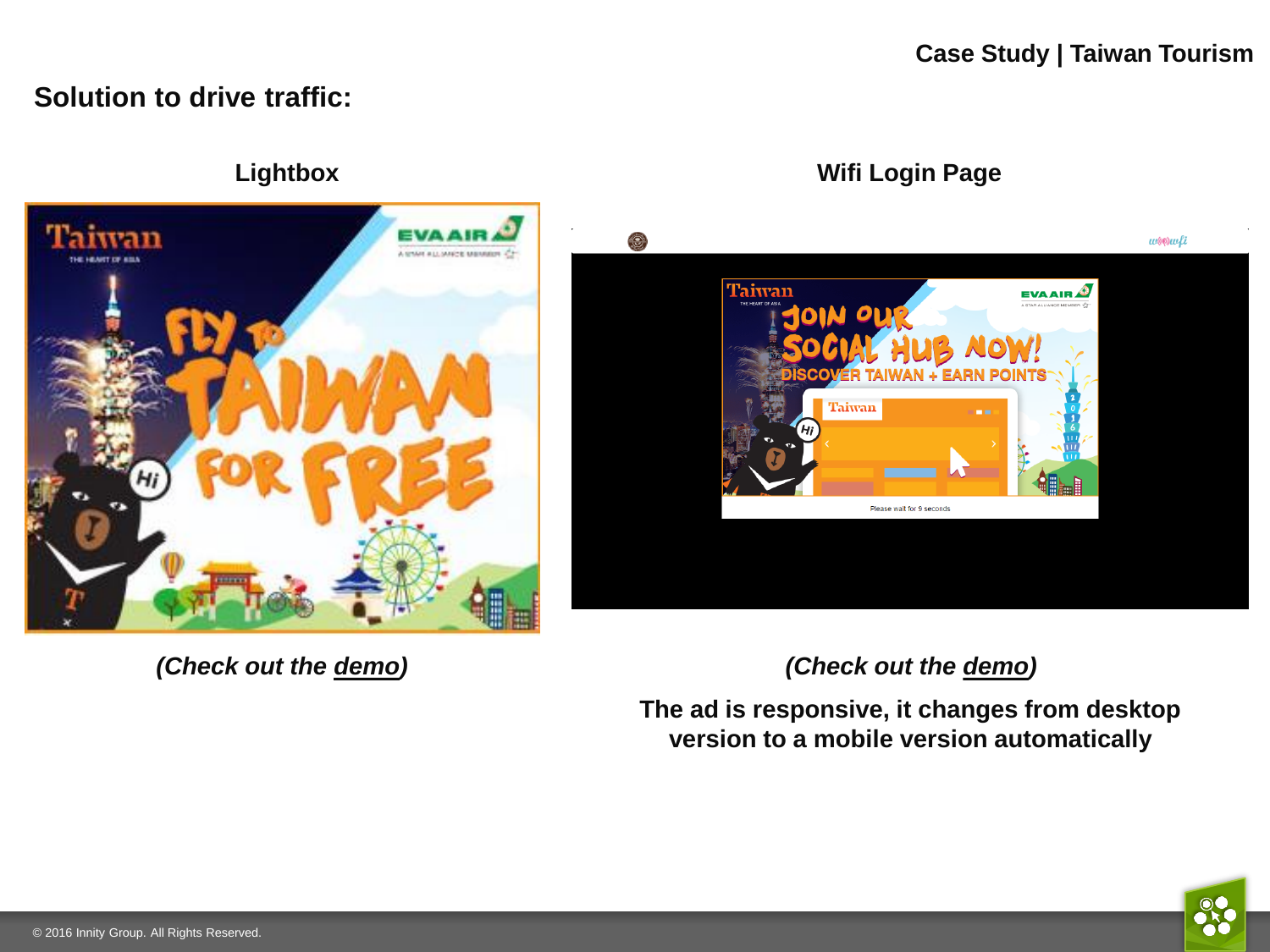**The Results:**

## **Social Hub Metrics**





**Case Study | Taiwan Tourism**